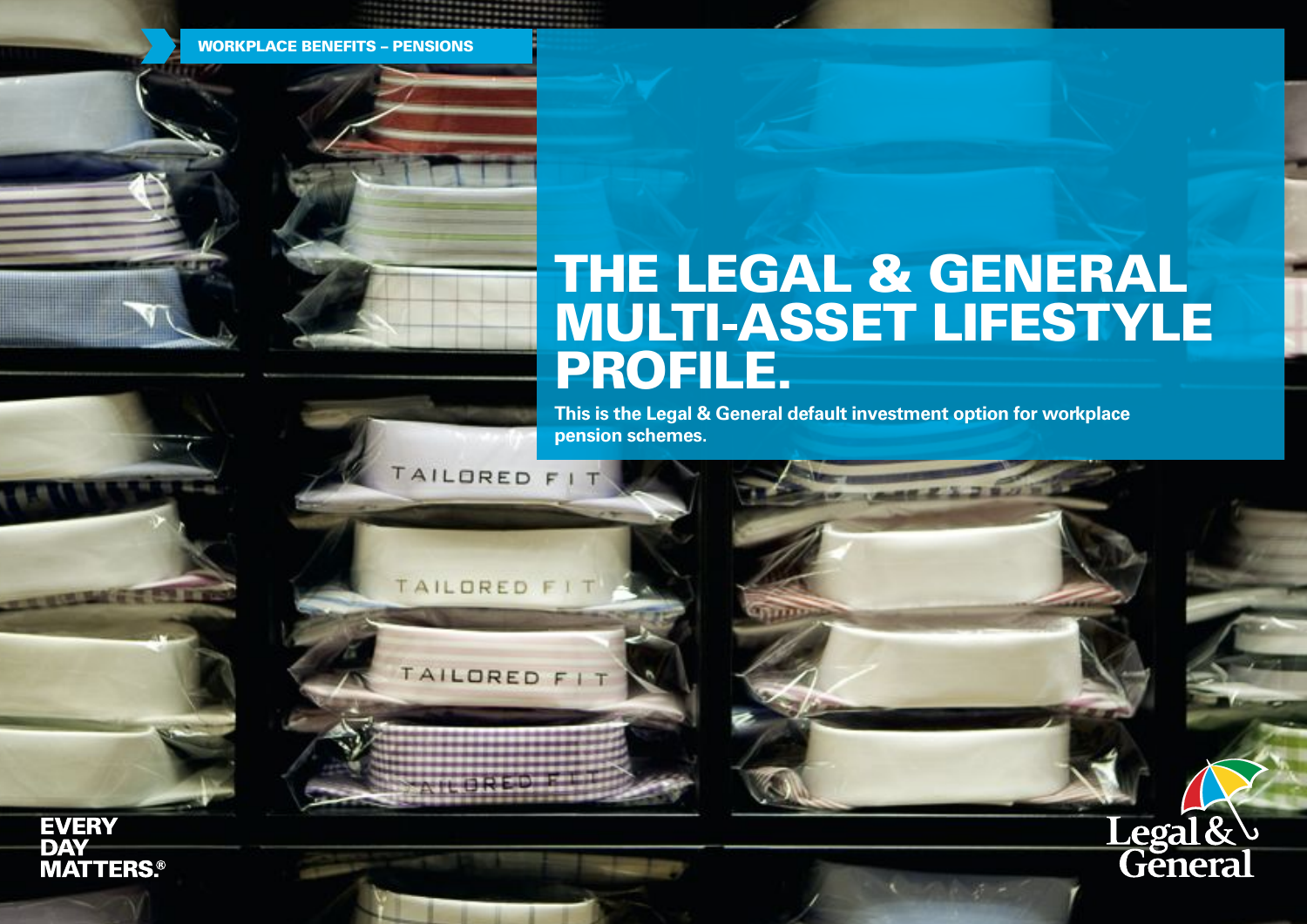# THE LEGAL & GENERAL MULTI-ASSET LIFESTYLE PROFILE.

### **Why do we have the default option?**

The Legal & General default investment option for stakeholder and auto-enrolment schemes is called the Multi-Asset Lifestyle Profile. It's an option that's suitable for members who prefer not to make their own investment decisions. Some employers may choose an alternative default option for their scheme.

#### **How it works**

 $\mathbf i$ 

If a member invests in this lifestyle profile, their pension pot will be invested in up to three different funds depending on how far they are from their selected retirement age.

When there is more than 10 years to a member's selected retirement age, the profile is in the growth phase and is invested in the Legal & General (PMC) Multi-Asset Fund. When there is 10 years or less to the selected retirement age, the pension pot will be moved gradually, on a monthly basis, out of the Multi-Asset Fund and into a combination of the Legal & General (PMC) Over 15 Year Gilts Index Fund and the Legal & General Cash Fund.

The table opposite shows how this gradual transfer is implemented. On reaching the selected retirement age, the pension pot is invested as follows:

- 75% in the Legal & General (PMC) Over 15 Year Gilts Index Fund;
- 25% in the Legal & General Cash Fund.

This gradual process is intended to reduce the investment risks to the accumulated value of the member's pension pot, as retirement approaches. The funds used in the later stages have been historically less volatile.

Please bear in mind that past performance is not a guide to future returns. The value of these investments is not guaranteed and may go up and down. Investment is not risk free.

#### **Governance**

The Multi-Asset Lifestyle Profile is subject to regular reviews. This means the funds within it are continually monitored by Legal & General Investment Management (LGIM).

## LIFESTYLE PROFILE SWITCHING PHASE



To find out more about investing in a lifestyle profile, including the advantages and disadvantages, please visit our **Fund Zone**, select 'fund information' for your pension product and take a look at 'Your Guide To Investing'.

This document is not intended to give advice. If you'd like to make your own investment choices but feel you need more help, we strongly recommend that you speak to a financial adviser.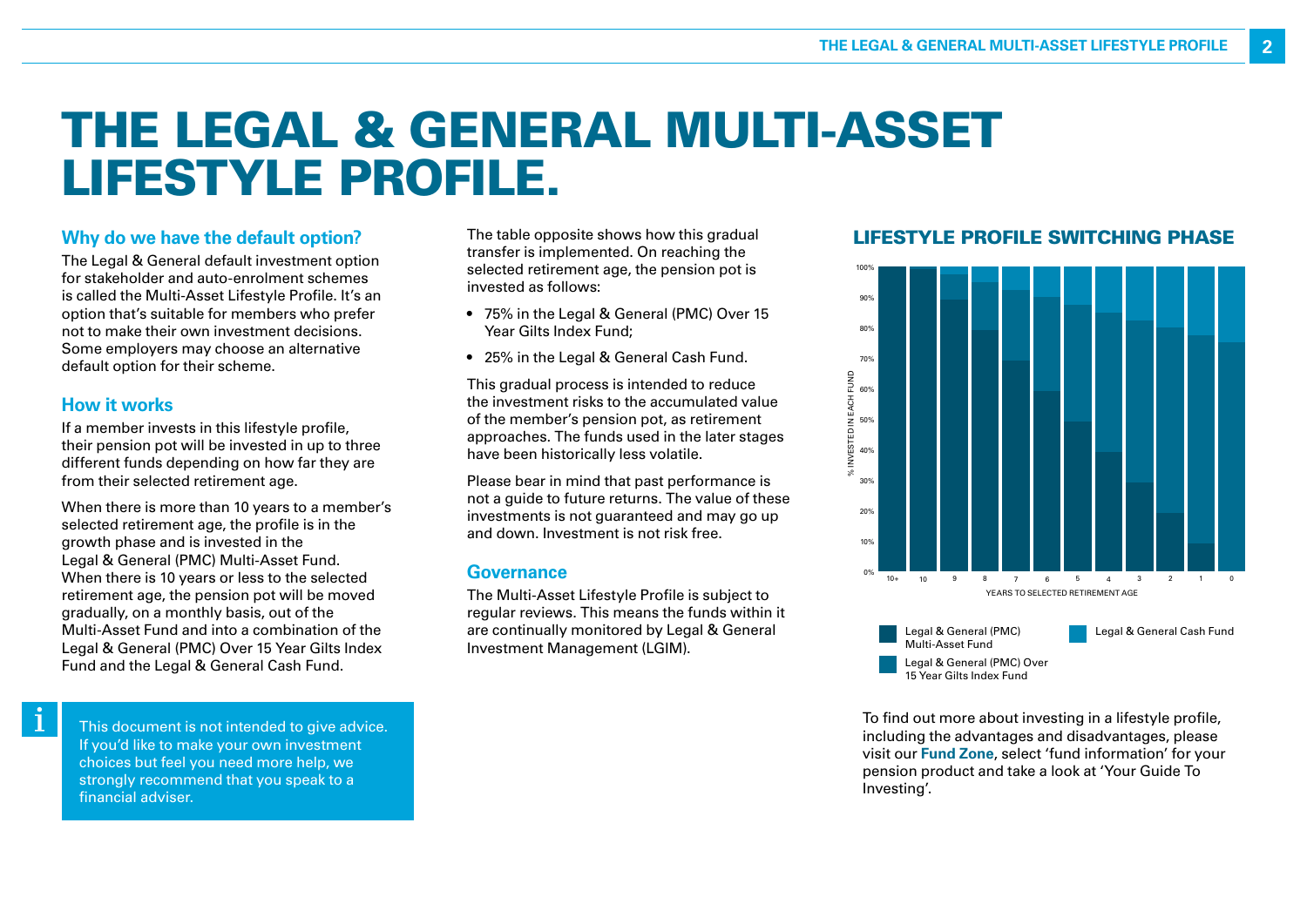# THE FUNDS WITHIN THE LIFESTYLE PROFILE.

## THE LEGAL & GENERAL (PMC) MULTI-ASSET FUND

This is the fund used in the growth phase of the Multi-Asset Lifestyle Profile.

#### **Aim of the fund**

The fund's aim is to pursue an investment strategy with global reach, which pursues long-term growth. The fund's asset allocation is determined by a combination of quantitative (model based) and qualitative processes. LGIM takes into account:

- a desire for a sufficient level of diversification (both by asset class and geographical spread);
- relative market sizes of different asset classes;
- a preference for long-term and/or inflation sensitive assets; and
- the appropriate balance between sterling and non-sterling currencies.

The diversified nature of this fund means it is expected to have less exposure than an equity-only fund to adverse equity market conditions, making it potentially less risky. However, the fund may perform less strongly than an equity-only fund in benign or positive market conditions.

### **Fund of funds**

The Multi-Asset Fund is made up of sub funds to support the desired asset allocation. Sub funds are underlying investments used to make up the fund. The 22 component investments have been mostly selected from LGIM's range of index funds. Please see the pie chart opposite for the component investments.

## **Ongoing rebalancing of asset allocation within the fund**

To maintain the Legal & General (PMC) Multi-Asset Fund in line with the planned asset allocation, underlying funds will be adjusted if an individual fund or asset class weighting moves outside of a pre-determined range. LGIM's Asset Allocation Team monitors this and recommends adjustments as necessary.

### **Annual review of asset allocation within the fund**

The asset allocation will be reviewed on an annual basis. As part of the review, LGIM will re-appraise the inclusion of other funds that may be suitable. It will also suggest adjustments in the allocation to capture any changes in economic or market dynamics. The fund has a long-term, predominantly passive focus which means there won't be any attempt made to take shorter-term positioning (sometimes known as tactical asset allocation).



Table shows current (January 2014) target asset allocation. A factsheet for the fund is available to investors and their advisers.

\* Exposure through shares in listed infrastructure and private equity companies and global Real Estate Investment Trusts (REITs).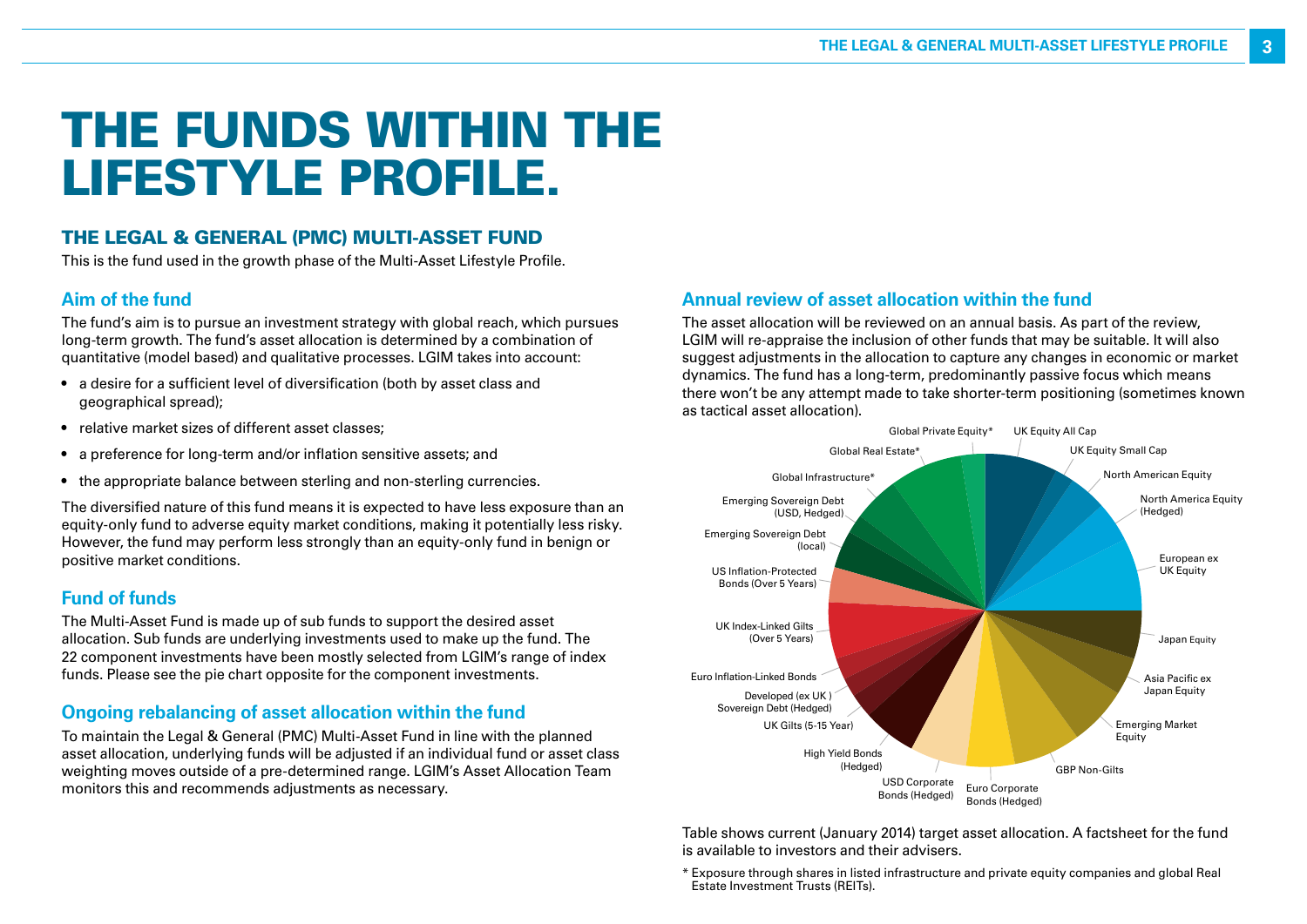## THE LEGAL & GENERAL (PMC) OVER 15 YEAR GILTS INDEX FUND

### **Aim of the fund**

The fund aims to track the sterling total returns of the FTSE A Government (Over 15 Year) Index to within +/- 0.25% a year in two out of every three years.

Legal & General uses this fund as it seeks to reduce investment volatility as a member approaches retirement.

Annuity funds often invest in 15 year gilts and other fixed interest investments. The cost of annuities tends to move in a similar way to the value of these investments. So the part of your pension pot that is invested in fixed interest investments may increase in value when annuities cost more to buy but may fall in value when they cost less. This provides a natural hedging effect.

## LEGAL & GENERAL CASH FUND

#### **Aim of the fund**

The fund aims to provide capital protection with growth at short term interest rates. The fund invests in the short term money markets such as bank deposits and Treasury Bills.

The fund does not invest in any asset types where the capital value can fall, such as fixed interest securities. The value of the fund's assets would only fall if a deposit holder or the UK Government were unable to meet their obligations. However, if the interest earned by the fund's assets is insufficient to cover the fund management charge and any additional fund expenses, the unit price will fall.

A fund factsheet is available for each of the funds that form part of the Multi-Asset Lifestyle Profile. To find out more please visit our **Fund Zone**, go to 'fund information' for your pension product, select 'fund factsheets' and choose the appropriate factsheet.

If you wish to understand more about asset classes and investment, please take a look at 'Your Guide to Investing', which you'll also find in the 'fund information' section detailed above.

#### The Multi-Asset Lifestyle Profile uses LGIM's range of index funds.

#### **Having confidence in LGIM to invest**

LGIM is the largest pension fund manager in the UK with £462.6 billion assets under management (as at 31 March 2014).

#### **Why choose LGIM for index-linked fund management?**

LGIM is one of the world's leading providers of index fund management. It offers a diversified range of pooled index funds, providing a wide choice and the ability to pursue specific benchmarks efficiently, underpinned by a value enhancing philosophy.

#### **Why choose LGIM for asset allocation?**

The investment process and asset allocation of the LGIM Multi-Asset Fund is designed and regularly reviewed by the Asset Allocation Team, which has a wealth of strategic investment experience.

All rights in the FTSE A Government (Over 15 Year) Index (the "Index") vest in FTSE International Limited ("FTSE"). "FTSE®" is a trade mark of the London Stock Exchange Group companies and is used by FTSE under licence.

The Legal & General (PMC) Over 15 Year Gilts Index Fund (the "Fund") has been developed solely by Legal & General. The Index is calculated by FTSE or its agent. FTSE and its licensors are not connected to and do not sponsor, advise, recommend, endorse or promote the Fund and do not accept any liability whatsoever to any person arising out of (a) the use of, reliance on or any error in the Index or (b) investment in or operation of the Fund .

FTSE makes no claim, prediction, warranty or representation either as to the results to be obtained from the Fund or the suitability of the Index for the purpose to which it is being put by Legal & General.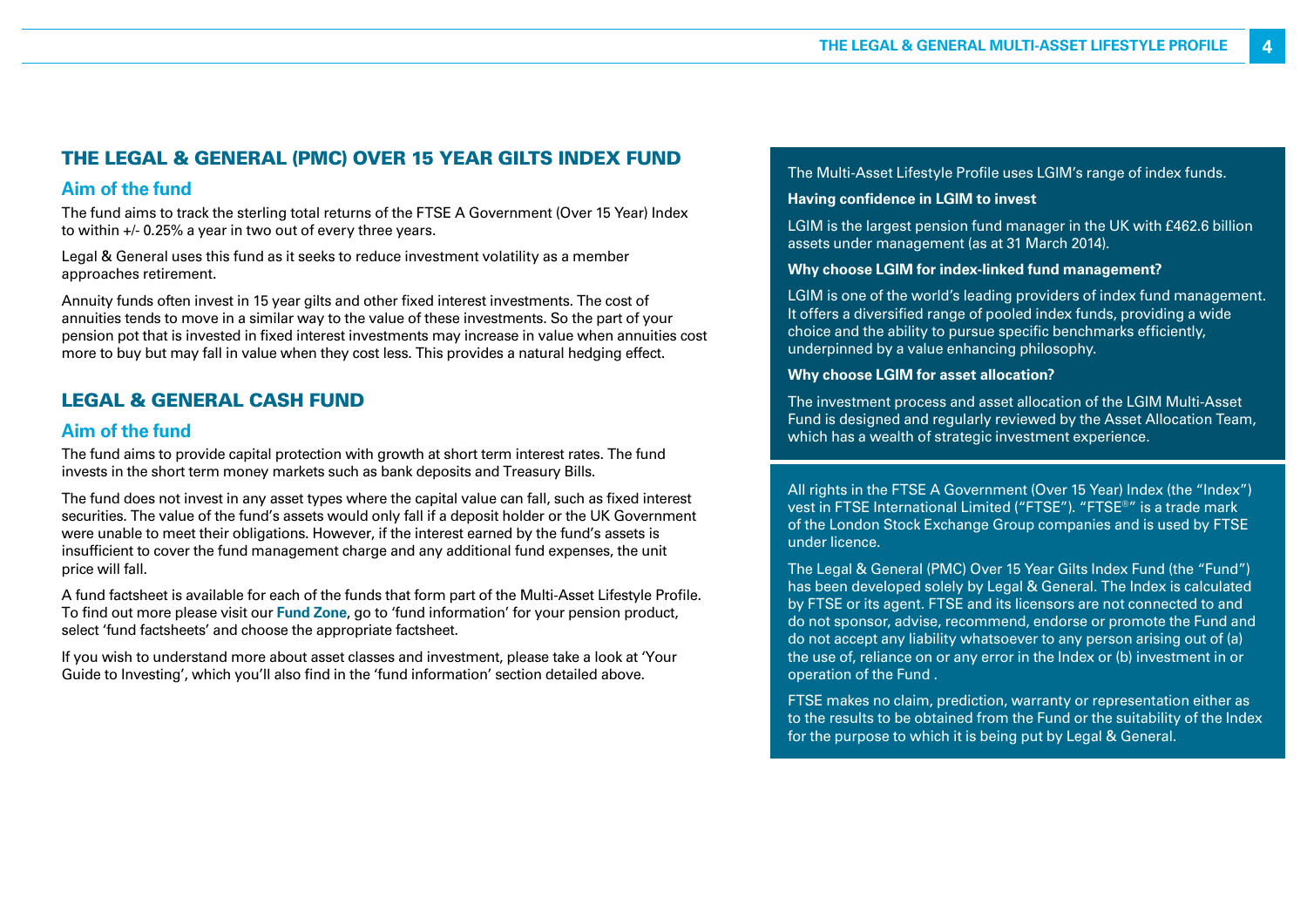# RISK RATING THE FUNDS IN THE LEGAL & GENERAL MULTI-ASSET LIFESTYLE PROFILE.

### **Legal & General's risk meter**

Legal & General provides a system of risk rating so our funds can be compared in terms of their relative risk. The risk meter opposite shows where the funds used within the Multi-Asset Lifestyle Profile sit within this.

Legal & General risk rates the funds based upon the risk it believes they present to your capital assuming you were to hold your investment for at least five years. Please note that the risk could be increased if you don't keep your money fully invested for at least five years.

For more information on the risk rating of our funds please visit our **Fund Zone**, select 'fund information' for your pension product and take a look at 'Your Risk Meter'.

The risk ratings used in this Risk Meter were correct as of September 2014.

| <b>RISK</b><br><b>CATEGORY</b>           | <b>FUND NAME</b>                                    |
|------------------------------------------|-----------------------------------------------------|
| 5 <sup>5</sup><br><b>UPPER</b>           |                                                     |
| 5 <sup>1</sup><br><b>LOWER</b>           |                                                     |
| $\overline{\mathbf{4}}$<br><b>UPPER</b>  |                                                     |
| $\overline{4}$<br><b>MIDDLE</b>          |                                                     |
| $\overline{4}$<br><b>LOWER</b>           | Legal & General (PMC) Multi-Asset Fund              |
| 3<br><b>UPPER</b>                        | Legal & General (PMC) Over 15 Year Gilts Index Fund |
| $\overline{\mathbf{3}}$<br><b>MIDDLE</b> |                                                     |
| 3<br><b>LOWER</b>                        |                                                     |
| $\overline{2}$<br>$\overline{1}$         | Legal & General Cash Fund                           |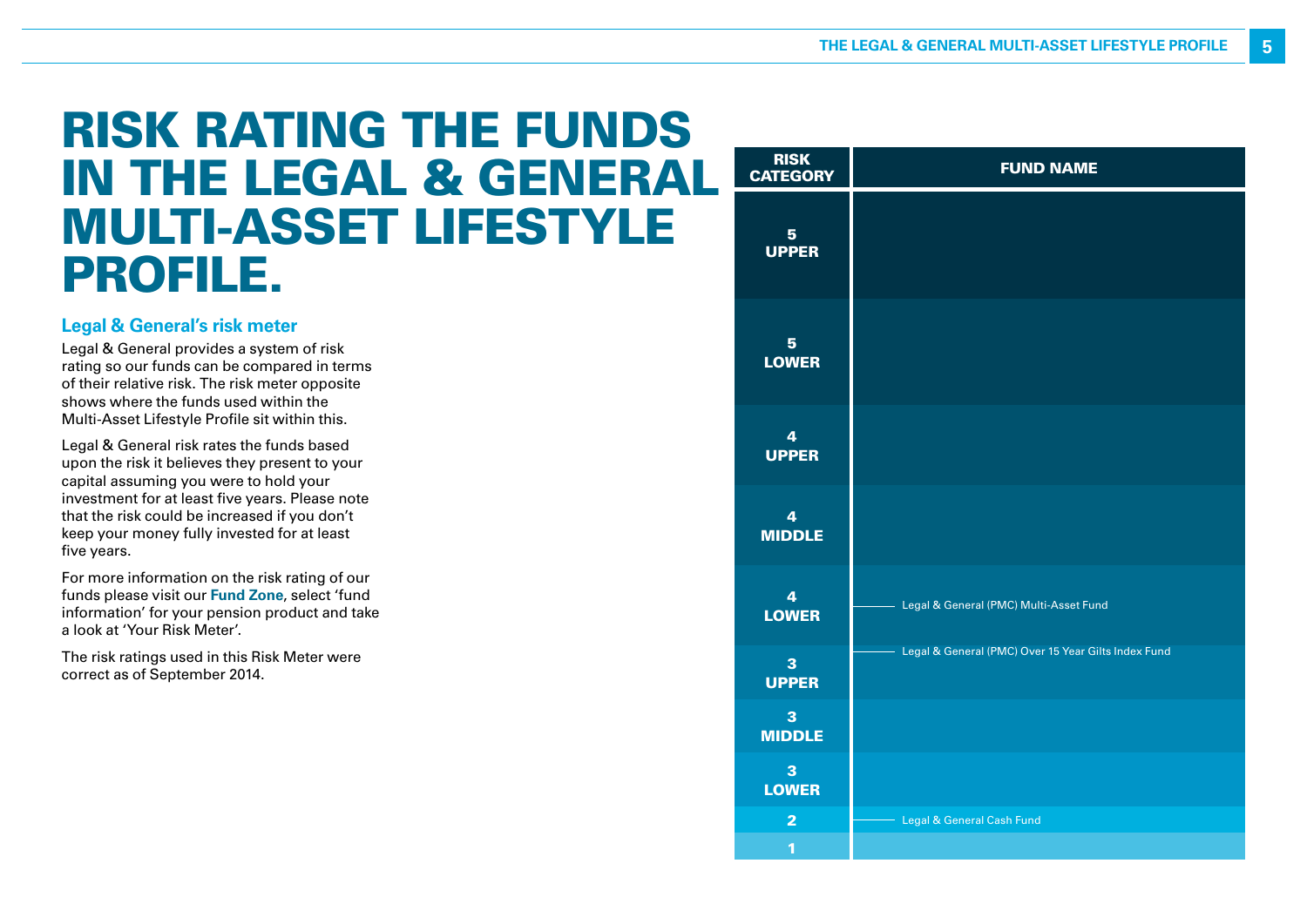# WHY CHOOSE THE MULTI-ASSET LIFESTYLE PROFILE?

| <b>Features of the default investment option</b>                                                                                                                                              | What it means for the members                                                                                                                                                                                                                                                                 |
|-----------------------------------------------------------------------------------------------------------------------------------------------------------------------------------------------|-----------------------------------------------------------------------------------------------------------------------------------------------------------------------------------------------------------------------------------------------------------------------------------------------|
| During the growth phase, the lifestyle profile is invested in the Multi-Asset Fund. The Multi-Asset Fund<br>is highly diversified, currently invested in 22 underlying component investments. | The Multi-Asset Fund is widely diversified to minimise risk.                                                                                                                                                                                                                                  |
| The global diversification of the Multi-Asset Fund allows it to target long-term growth opportunities<br>with lower risk targets.                                                             | The Multi-Asset Fund is designed specifically for long-term pension savings, avoiding short-term<br>positioning and reducing risk via wide diversification. It has broad suitability as a growth vehicle for<br>members of Legal & General's pension schemes.                                 |
| The Multi-Asset Fund is fully transparent.                                                                                                                                                    | The Multi-Asset Fund is backed by real assets (which are the actual physical underlying securities such<br>as shares or bonds). The only exceptions are where market sectors are insufficiently developed and<br>efficient implementation can be better achieved through alternative options. |
| During the de-risking phase, the lifestyle profile shifts the member's pension pot gradually each month<br>into less volatile funds, as retirement approaches.                                | This gradually reduces the investment risk and the likelihood of big changes in fund values just before<br>retirement. This happens automatically so the member doesn't need to take any action.                                                                                              |
| The Multi-Asset Fund uses mainly passive funds (at least 90%).                                                                                                                                | Passive funds generally offer lower fund management costs and lower fund expenses through lower<br>trading volumes. Using passive funds removes the costs and risks associated with selection of active<br>fund managers.                                                                     |
| Governance at fund level. Each year the asset allocation of the Multi-Asset Fund is reviewed to ensure<br>that it remains balanced.                                                           | This means that the Multi-Asset Fund's asset allocation is regularly adjusted in the light of changing<br>market conditions.                                                                                                                                                                  |
| Governance at profile level. The performance of the lifestyle profile is continuously monitored.                                                                                              | This means funds within the lifestyle profile may be replaced if other funds better meet the<br>requirements of the members. Should this happen then Legal & General would communicate this to<br>the member.                                                                                 |
| The performance of the lifestyle profile is overseen by a governance committee with a balance of<br>independent members, including the chairperson.                                           | This provides an overarching governance framework for the lifestyle profile and ensures the interests<br>of members are fully considered.                                                                                                                                                     |

The Multi-Asset Lifestyle Profile may not suit all investors. Examples of this could be:

- where a member prefers a more active role in the investment of their pension pot;
- where a member does not intend to buy an annuity when they open their pension pot. An example of this would be taking income drawdown instead; and
- where a member intends to pursue a higher risk strategy on the basis of a potentially higher reward OR conversely, where a member wants to pursue a lower risk strategy with the potential for lower rewards.

To find out more about investing in a lifestyle profile, including the advantages and disadvantages please visit our **Fund Zone**, select 'fund information' for your pension product and take a look at 'Your Guide To Investing'.